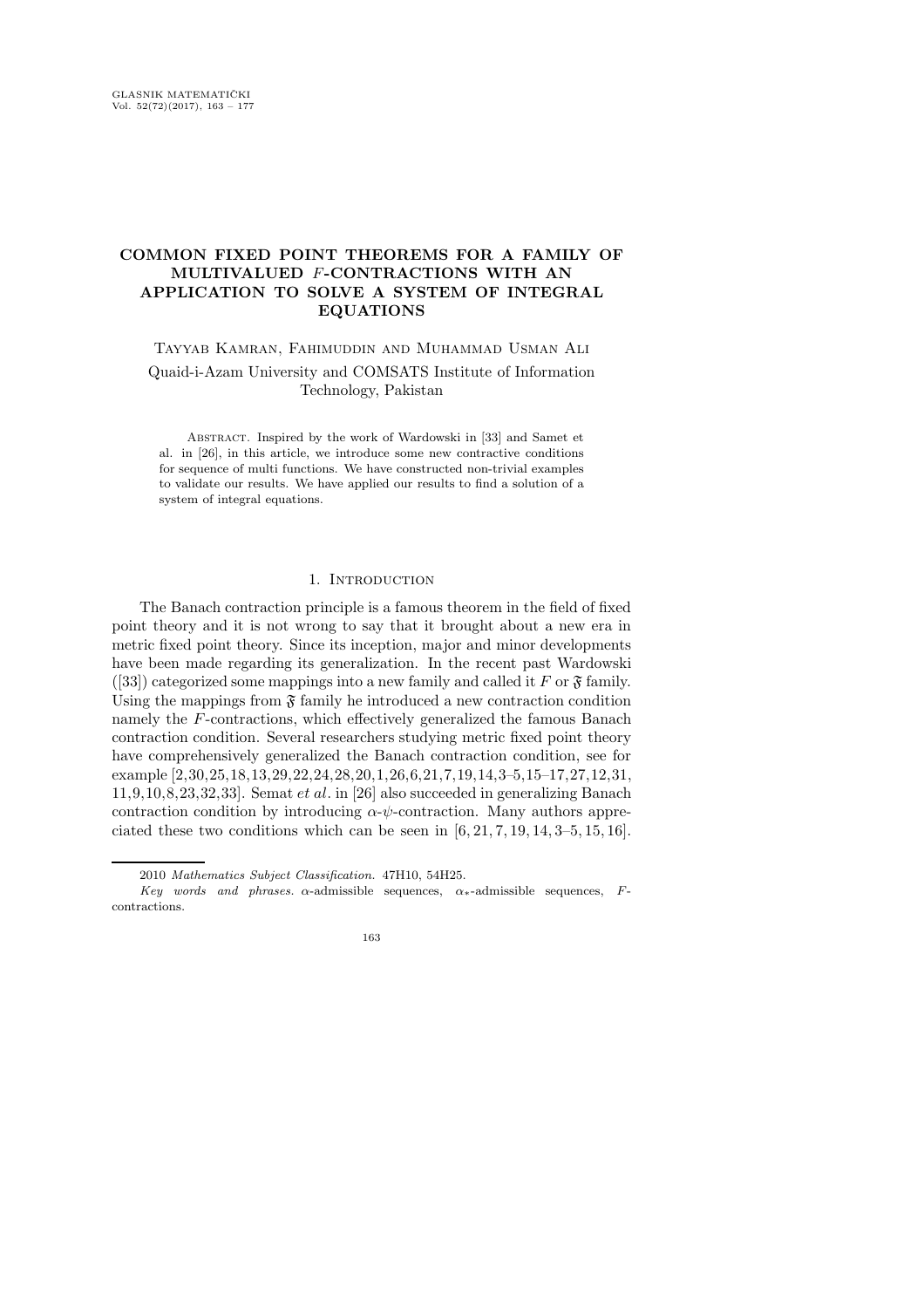Keeping in view both of these ideas, in this paper we introduce new contraction conditions for a sequence of multifunction and prove corresponding fixed point theorem. We also give a common fixed point theorem for sequence of bounded multifunctions by using the  $\delta$ -distance. To conclude our findings we establish an existence theorem for a system of integral equations.

We gather some common results, notations and definitions, which are required for this paper. Let  $(X, d)$  be a metric space. We denote the set of all nonempty subsets of X by  $N(X)$ , the class of all nonempty closed subsets of X by  $C(X)$  and the class of all nonempty bounded subsets of X by  $B(X)$ . For  $b \in N(X)$ ,  $d(a, B) = \inf \{d(a, b) : b \in N(X)\}$ . For  $A, B \in B(X)$ ,  $\delta(A, B) = \sup \{d(a, b) : a \in A, b \in B\}$ . Note that  $\delta$  satisfies all conditions of a metric, except  $A = B \Rightarrow \delta(A, B) = 0$ . For  $A, B \in C(X)$ , the generalized Hausdorff metric on  $C(X)$  is given as,

 $H(A, B) = \begin{cases} \max\{\sup_{x \in A} d(x, B), \sup_{y \in B} d(y, A)\} \text{ if the maximum exists} \end{cases}$ ∞ otherwise

Wardowski [33] introduced the following definition.

DEFINITION 1.1. Let  $\mathfrak{F}$  be the class of all functions  $F : (0, \infty) \to \mathbb{R}$ satisfying:

- $(F_1)$  F is increasing, that is, for each  $a_1, a_2 \in (0, \infty)$  with  $a_1 < a_2$ , we have  $F(a_1) < F(a_2)$ .
- $(F_2)$  For each sequence  $\{\mathfrak{d}_n\}$  of positive real numbers we have  $\lim_{n\to\infty} \mathfrak{d}_n =$ 0 if and only if  $\lim_{n\to\infty} F(\mathfrak{d}_n) = -\infty$ .
- (F<sub>3</sub>) There exists  $k \in (0,1)$  such that  $\lim_{\mathfrak{d} \to 0^+} \mathfrak{d}^k F(\mathfrak{d}) = 0$ .

Following are some examples of such functions.

- (i)  $F_a = \ln a$  for each  $a \in (0, \infty)$ .
- (ii)  $F_b = b + \ln b$  for each  $b \in (0, \infty)$ .
- (*iii*)  $F_c = -\frac{1}{\sqrt{c}}$  for each  $c \in (0, \infty)$ .

Wardowski ([33]) introduced F-contraction and proved corresponding fixed point theorem as,

DEFINITION 1.2 ([33]). Let  $(X, d)$  be a metric space. A mapping  $T : X \rightarrow$ X is F-contraction if there exist  $F \in \mathfrak{F}$  and  $\tau > 0$  such that for each  $x, y \in X$ with  $d(Tx, Ty) > 0$ , we have

$$
\tau + F(d(Tx, Ty)) \le F(d(x, y)).
$$

Note that if T is  $F_a$ -contraction, then it is also Banach contraction. This it is not in the case for  $F_b$ -contraction.

THEOREM 1.3 ([33]). Let  $(X, d)$  be a complete metric space and let  $T$ :  $X \rightarrow X$  be F-contraction. Then T has a unique fixed point.

Sgroi and Vetro [29] introduced the following theorem.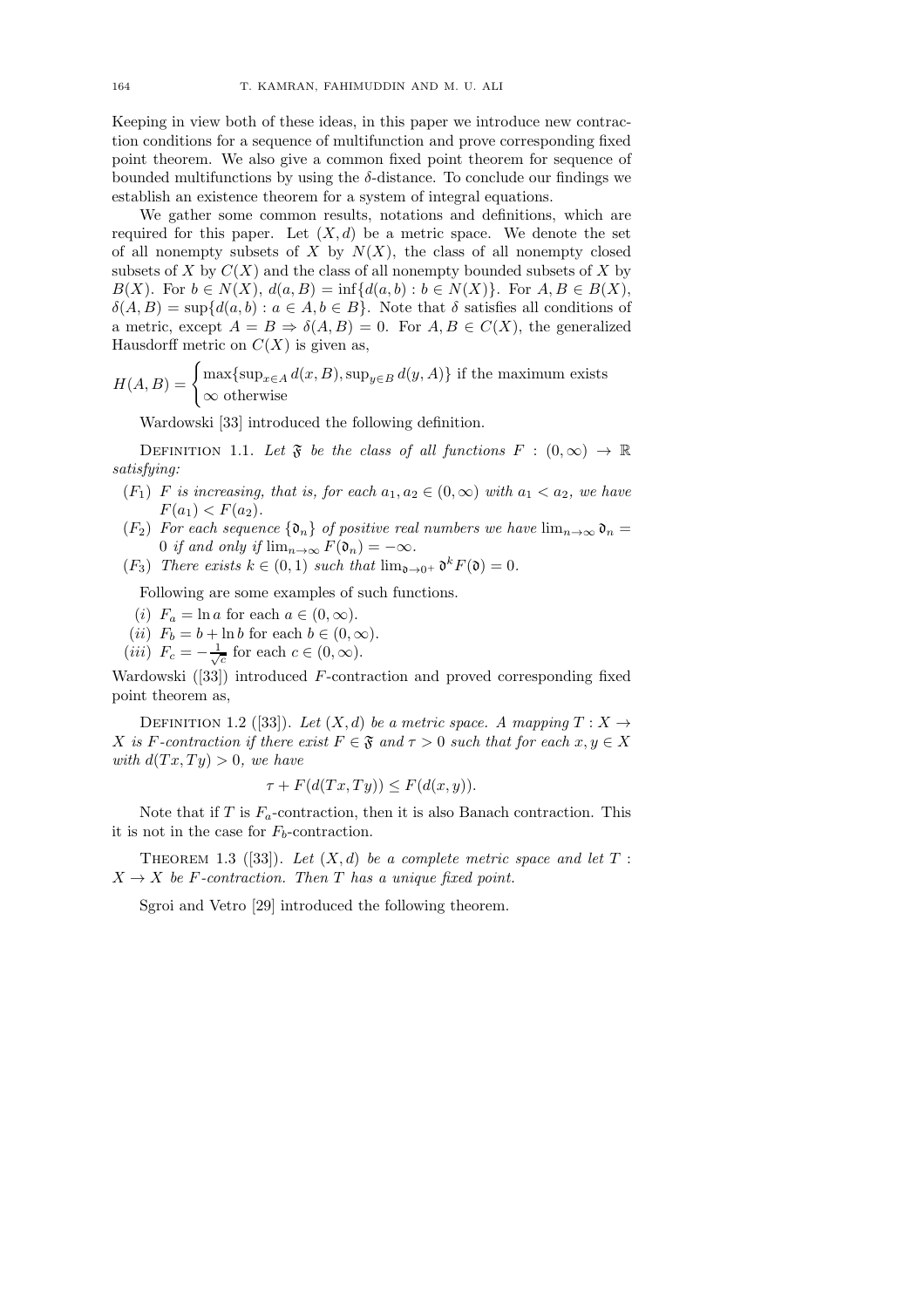THEOREM 1.4 ([29]). Let  $(X, d)$  be a complete metric space and let  $T$ :  $X \to CB(X)$ . Assume that there exist  $F \in \mathfrak{F}$  and  $\tau > 0$  such that

(1.1) 
$$
2\tau + F(H(Tx,Ty)) \le F(a_1d(x,y) + a_2d(x,Tx) + a_3d(y,Ty) + a_4d(x,Ty) + Ld(y,Tx)),
$$

for each  $x, y \in X$  with  $Tx \neq Ty$ , where  $a_1, a_2, a_3, a_4, L \geq 0$  satisfying  $a_1 +$  $a_2 + a_3 + 2a_4 = 1$  and  $a_3 \neq 1$ . Then T has a fixed point.

#### 2. Main results

We begin this section by introducing the following definitions.

DEFINITION 2.1. Let  $\alpha : X \times X \to [0, \infty)$ . A sequence of mappings  $\{T_i: X \to N(X)\}_{i=1}^{\infty}$  is  $\alpha$ -admissible sequence if for each  $x \in X$  and  $y \in T_i x$ for some  $i \in \mathbb{N}$  such that  $\alpha(x, y) \geq 1$ , then we have  $\alpha(y, z) \geq 1$  for each  $z \in T_{i+1}y$ . A sequence of mappings  $\{T_i: X \to N(X)\}_{i=1}^{\infty}$  is  $\alpha_*$ -admissible sequence if for each  $x, y \in X$  with  $\alpha(x, y) \geq 1$ , we have  $\alpha_*(T_i x, T_j y) \geq 1$  for each  $i, j \in \mathbb{N}$ , where  $\alpha_*(T_ix, T_jy) = \inf{\alpha(u, v) : u \in T_ix$  and  $v \in T_jy\}.$ 

The sequence of mappings is said to be strictly  $\alpha$ -admissible and strictly  $\alpha_*$ -admissible if we have strict inequality in the above definition.

- REMARK 2.2. (i) Note that if a sequence of mappings  $\{T_i : X \to \mathbb{R}\}$  $N(X)$ <sub>i=1</sub> is strictly  $\alpha$ <sub>\*</sub>-admissible sequence, then it is strictly  $\alpha$ admissible sequence.
- $(ii)$  When  ${T_i}_{i=1}^{\infty}$  is a constant sequence Definition 2.1 coincide with definition of  $\alpha$ -admissible and  $\alpha_*$ -admissible given in [21, Page 4] and [7, Page 1] respectively. Furthermore, if  $T$  is a singlevalued mapping then these definition 2.1 coincide with [26, Definition 2.2].

DEFINITION 2.3. Let  $(X, d)$  be a metric space and  $\alpha : X \times X \to [0, \infty)$  be a function. A sequence of mappings  ${T_i : X \to C(X)}_{i=1}^{\infty}$  is an  $F_{\alpha}$ -contraction of Hardy-Rogers-type, if there exist  $F \in \mathfrak{F}$  and  $\tau > 0$  such that for each  $i, j \in \mathbb{N}$ , we have

(2.1) 
$$
\tau + F(\alpha(x, y)H(T_ix, T_jy)) \le F(N(x, y)),
$$

for each  $x, y \in X$ , whenever  $\min{\alpha(x, y)H(T_i x, T_i y), N(x, y)} > 0$ , where

$$
N(x,y) = a_1 d(x,y) + a_2 d(x,T_i x) + a_3 d(y,T_j y) + a_4 d(x,T_j y) + L d(y,T_i x),
$$

with  $a_1, a_2, a_3, a_4, L \geq 0$  satisfying  $a_1 + a_2 + a_3 + 2a_4 = 1$  and  $a_3 \neq 1$ .

THEOREM 2.4. Let  $(X,d)$  be a complete metric space and let  $\{T_i : X \to Y\}$  $C(X)\}_{i=1}^{\infty}$  be an  $F_{\alpha}$ -contraction of Hardy-Rogers-type satisfying the following conditions:

- (i)  ${T_i}_{i=1}^{\infty}$  is strictly  $\alpha$ -admissible sequence;
- (ii) there exist  $x_0 \in X$  and  $x_1 \in T_i x_0$  for some  $i \in \mathbb{N}$  with  $\alpha(x_0, x_1) > 1$ ;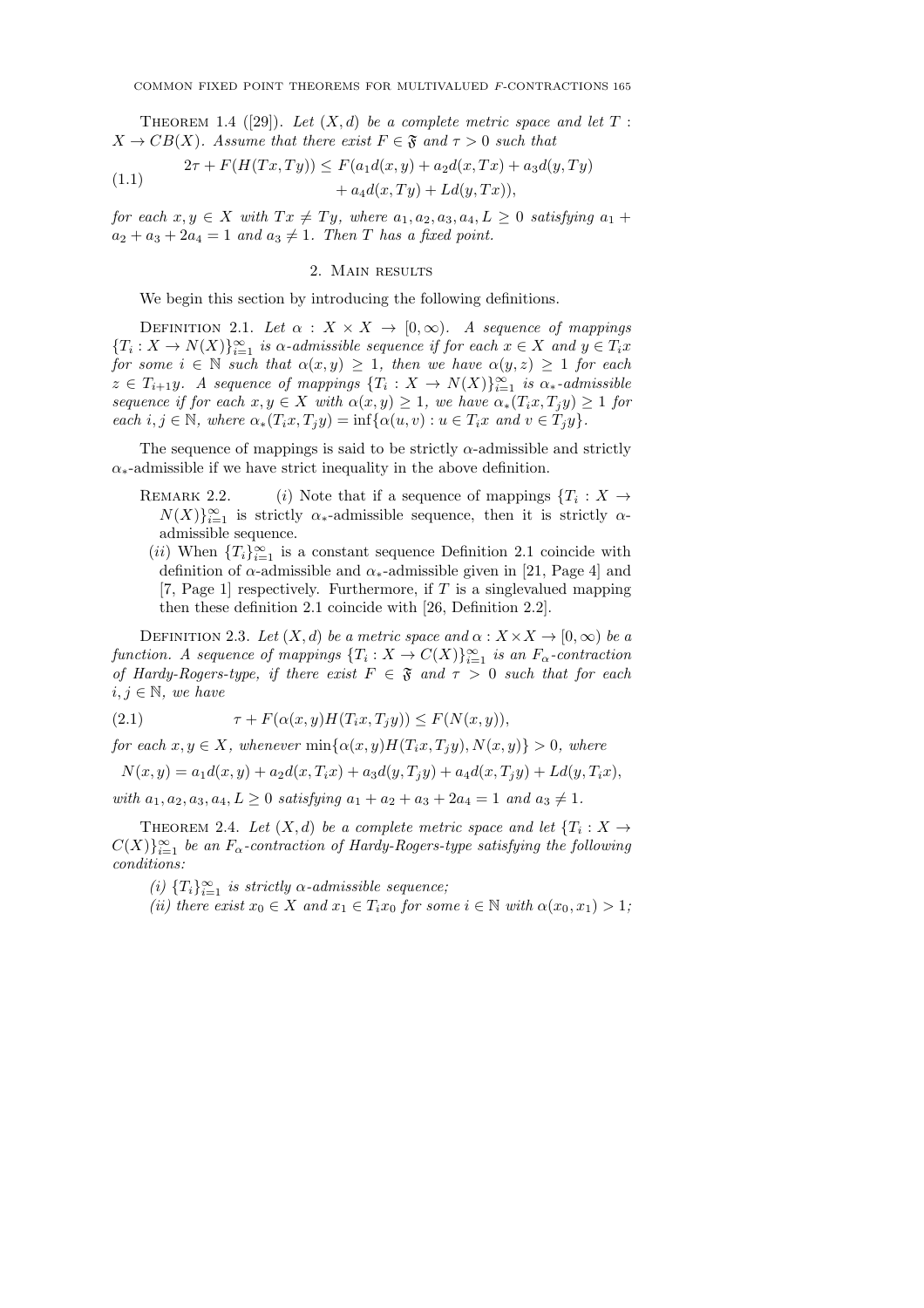(iii) for any sequence  $\{x_n\} \subseteq X$  such that  $x_n \to x$  as  $n \to \infty$  and  $\alpha(x_n, x_{n+1}) > 1$  for each  $n \in \mathbb{N}$ , we have  $\alpha(x_n, x) > 1$  for each  $n \in \mathbb{N}$ .

Then the mappings in the sequence  $\{T_i\}_{i=1}^{\infty}$  have a common fixed point.

PROOF. By hypothesis (ii), we assume without loss of generality that there exist  $x_0 \in X$  and  $x_1 \in T_1x_0$  with  $\alpha(x_0, x_1) > 1$ . If  $x_1 \in T_ix_1 \ \forall i \in \mathbb{N}$ , then  $x_1$  is a common fixed point. Let  $x_1 \notin T_2x_1$ , as  $\alpha(x_0, x_1) > 1$  there exists  $x_2 \in T_2x_1$  such that

(2.2) 
$$
d(x_1, x_2) \leq \alpha(x_0, x_1) H(T_1 x_0, T_2 x_1).
$$

Since  $F$  is increasing, we have

(2.3) 
$$
F(d(x_1, x_2)) \leq F(\alpha(x_0, x_1)H(T_1x_0, T_2x_1)).
$$

From (2.1) we have

$$
\tau + F(d(x_1, x_2)) \leq \tau + F(\alpha(x_0, x_1)H(T_1x_0, T_2x_1))
$$
  
\n
$$
\leq F(a_1d(x_0, x_1) + a_2d(x_0, T_1x_0) + a_3d(x_1, T_2x_1)
$$
  
\n
$$
+ a_4d(x_0, T_2x_1) + Ld(x_1, T_1x_0))
$$
  
\n
$$
\leq F(a_1d(x_0, x_1) + a_2d(x_0, x_1) + a_3d(x_1, x_2)
$$
  
\n
$$
+ a_4d(x_0, x_2) + L.0)
$$
  
\n
$$
\leq F(a_1d(x_0, x_1) + a_2d(x_0, x_1) + a_3d(x_1, x_2)
$$
  
\n
$$
+ a_4(d(x_0, x_1) + d(x_1, x_2))
$$
  
\n
$$
= F((a_1 + a_2 + a_4)d(x_0, x_1) + (a_3 + a_4)d(x_1, x_2)).
$$

Since  $F$  is increasing, we get from above that

$$
d(x_1, x_2) < (a_1 + a_2 + a_4)d(x_0, x_1) + (a_3 + a_4)d(x_1, x_2).
$$

That is,

$$
(1 - a_3 - a_4)d(x_1, x_2) < (a_1 + a_2 + a_4)d(x_0, x_1).
$$

As  $a_1 + a_2 + a_3 + 2a_4 = 1$ , thus we have

$$
d(x_1, x_2) < d(x_0, x_1).
$$

From  $(2.4)$ , we have

$$
\tau + F(d(x_1, x_2)) \le F(d(x_0, x_1)).
$$

If  $x_2 \in T_i x_2 \ \forall i \in \mathbb{N}$  then  $x_2$  is a common fixed point. Let  $x_2 \notin T_3 x_2$ . Since  ${T_i}_{i=1}^{\infty}$  is strictly  $\alpha$ -admissible, we have  $\alpha(x_1, x_2) > 1$ . There exists  $x_3 \in T_3x_2$ such that

(2.5) 
$$
d(x_2, x_3) \leq \alpha(x_1, x_2) H(T_2 x_1, T_3 x_2).
$$

Since  $F$  is increasing, we have

(2.6) 
$$
F(d(x_2, x_3)) \leq F(\alpha(x_1, x_2)H(T_2x_1, T_3x_2)).
$$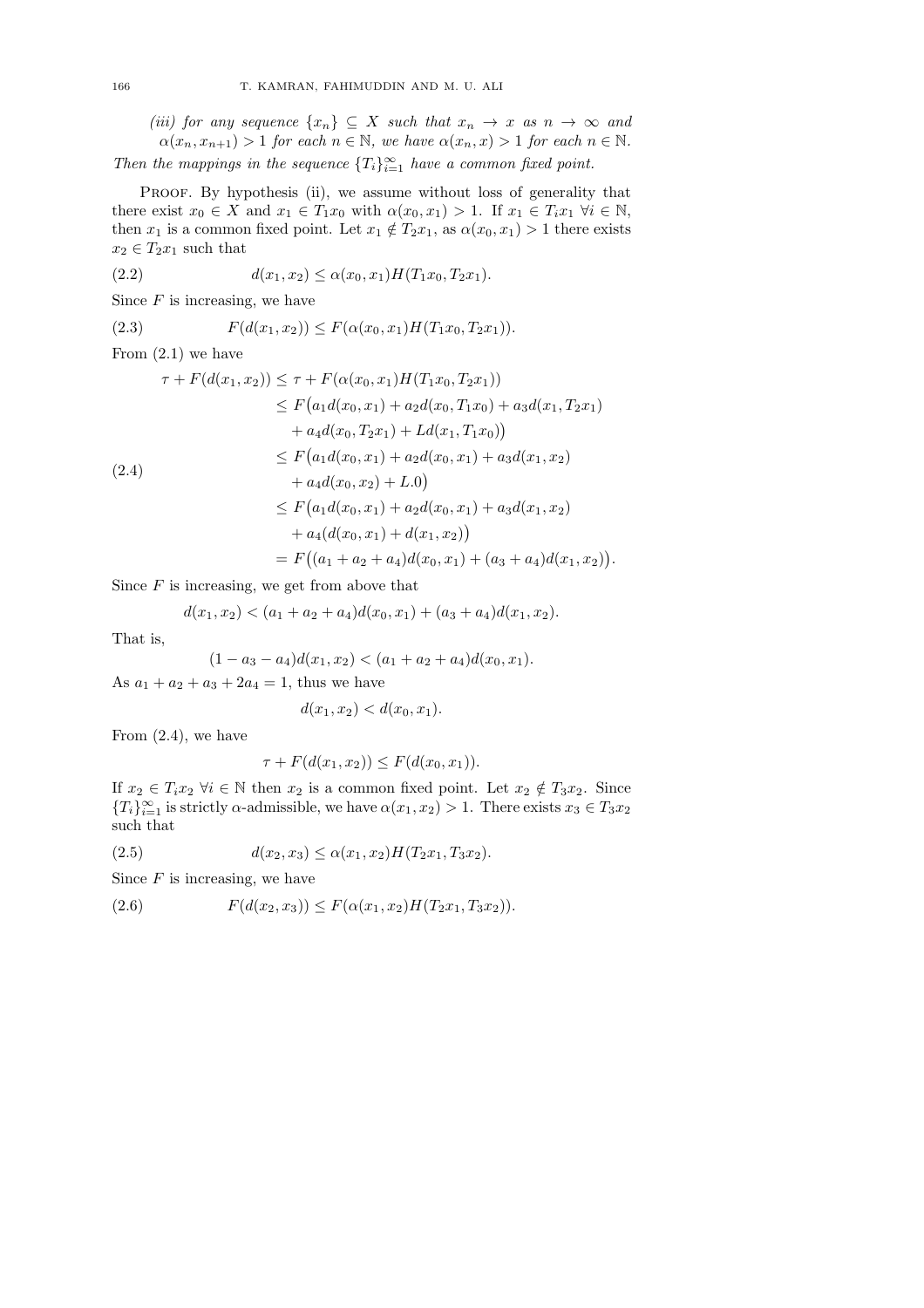# From  $(2.1)$  we have

$$
\tau + F(d(x_2, x_3)) \leq \tau + F(\alpha(x_1, x_2)H(T_2x_1, T_3x_2))
$$
  
\n
$$
\leq F(a_1d(x_1, x_2) + a_2d(x_1, T_2x_1) + a_3d(x_2, T_3x_2)
$$
  
\n
$$
+ a_4d(x_1, T_3x_2) + Ld(x_2, T_2x_1))
$$
  
\n
$$
\leq F(a_1d(x_1, x_2) + a_2d(x_1, x_2) + a_3d(x_2, x_3)
$$
  
\n
$$
+ a_4d(x_1, x_3) + L.0)
$$
  
\n
$$
\leq F(a_1d(x_1, x_2) + a_2d(x_1, x_2) + a_3d(x_2, x_3)
$$
  
\n
$$
+ a_4(d(x_1, x_2) + d(x_2, x_3))
$$
  
\n
$$
= F((a_1 + a_2 + a_4)d(x_1, x_2) + (a_3 + a_4)d(x_2, x_3)).
$$

Since  $F$  is increasing, we get from above that

$$
d(x_2, x_3) < (a_1 + a_2 + a_4)d(x_1, x_2) + (a_3 + a_4)d(x_2, x_3).
$$

That is,

$$
(1 - a_3 - a_4)d(x_2, x_3) < (a_1 + a_2 + a_4)d(x_1, x_2).
$$

As  $a_1 + a_2 + a_3 + 2a_4 = 1$ , thus we have

$$
d(x_2, x_3) < d(x_1, x_2).
$$

Now from  $(2.7)$  we have

$$
\tau + F(d(x_2, x_3)) \le F(d(x_1, x_2)).
$$

So we have

$$
F(d(x_2, x_3)) \le F(d(x_1, x_2)) - \tau \le F(d(x_0, x_1)) - 2\tau.
$$

Continuing in the same way we get a sequence  $\{x_n\} \subset X$  such that

$$
x_n \in T_n x_{n-1}, x_{n-1} \neq x_n
$$
 and  $\alpha(x_{n-1}, x_n) > 1$  for each  $n \in \mathbb{N}$ .

Furthermore,

(2.8) 
$$
F(d(x_n, x_{n+1})) \le F(d(x_0, x_1)) - n\tau \text{ for each } n \in \mathbb{N}.
$$

Letting  $n \to \infty$  in (2.8) we get  $\lim_{n \to \infty} F(d(x_n, x_{n+1})) = -\infty$ . Thus by property  $(F_2)$ , we have  $\lim_{n\to\infty} d(x_n, x_{n+1}) = 0$ . Let  $d_n = d(x_n, x_{n+1})$  for each  $n \in \mathbb{N}$ . From  $(F_3)$  there exists  $k \in (0,1)$  such that

$$
\lim_{n \to \infty} d_n^k F(d_n) = 0.
$$

 $\overline{0}$ .

From (2.8) we have

(2.9) 
$$
d_n^k F(d_n) - d_n^k F(d_0) \le -d_n^k n\tau \le 0 \text{ for each } n \in \mathbb{N}.
$$

Letting  $n \to \infty$  in (2.9) we get,

$$
\lim_{n \to \infty} n d_n^k =
$$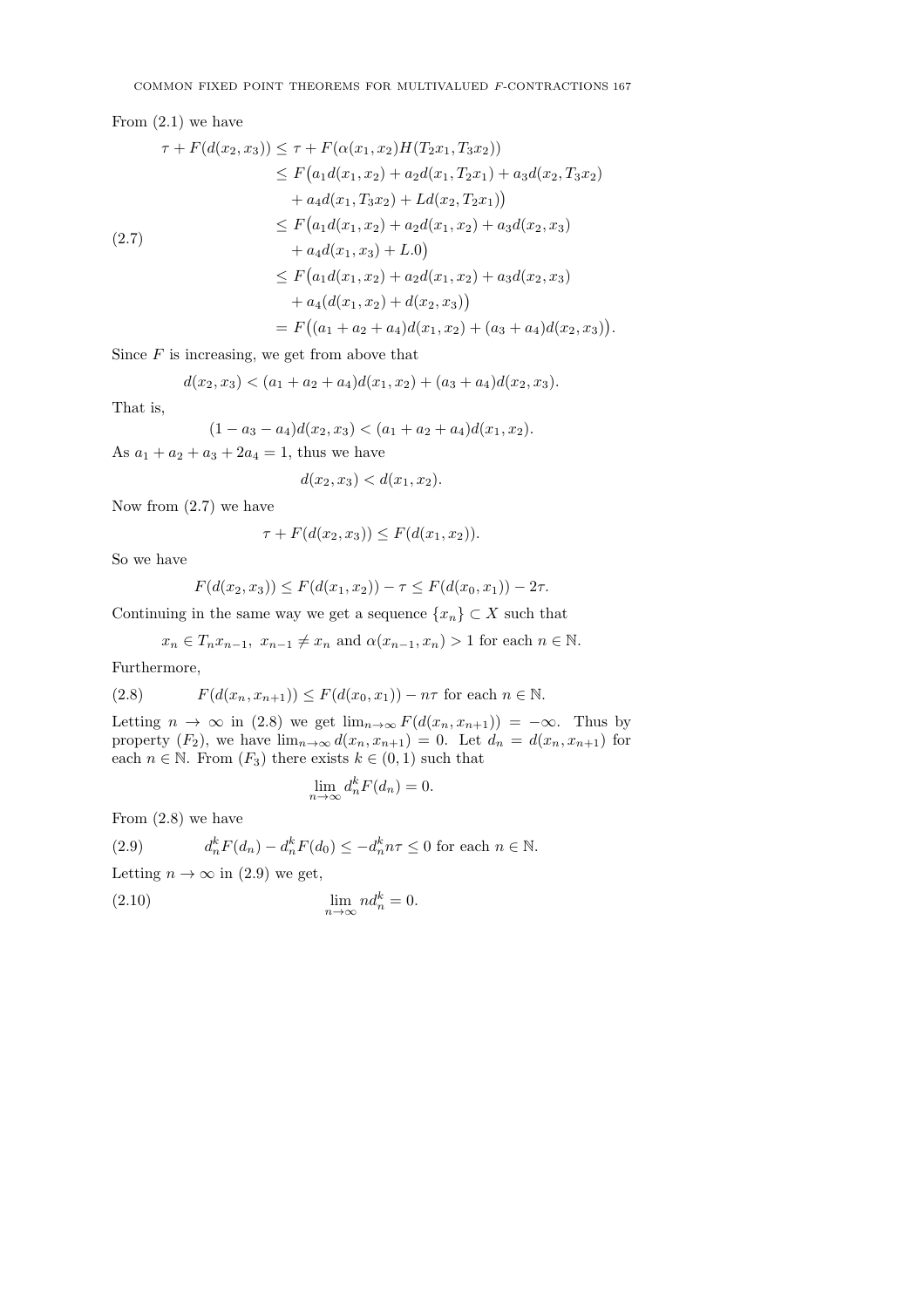This implies that there exists  $n_1 \in \mathbb{N}$  such that  $nd_n^k \leq 1$  for each  $n \geq n_1$ . Thus we have

(2.11) 
$$
d_n \le \frac{1}{n^{1/k}}, \text{ for each } n \ge n_1.
$$

To prove that  $\{x_n\}$  is a Cauchy sequence. Consider  $m, n \in \mathbb{N}$  with  $m > n >$  $n_1$ . By using the triangular inequality and  $(2.11)$ , we have

$$
d(x_n, x_m) \le d(x_n, x_{n+1}) + d(x_{n+1}, x_{n+2}) + \dots + d(x_{m-1}, x_m)
$$
  
= 
$$
\sum_{i=n}^{m-1} d_i \le \sum_{i=n}^{\infty} d_i \le \sum_{i=n}^{\infty} \frac{1}{i^{1/k}}.
$$

Since  $\sum_{i=1}^{\infty} \frac{1}{i!}$  is convergent series. Thus,  $\lim_{n\to\infty} d(x_n, x_m) = 0$ . Which implies that  $\{x_n\}$  is a Cauchy sequence. As  $(X, d)$  is complete, there exists  $x^* \in X$  such that  $x_n \to x^*$  as  $n \to \infty$ . By condition (iii) we have  $\alpha(x_n, x^*)$ 1 for each  $n \in \mathbb{N}$ . We claim that  $d(x^*, T_i x^*) = 0 \ \forall i \in \mathbb{N}$ . On contrary suppose that  $d(x^*, T_{i_0}x^*) > 0$  for some  $i_0 \in \mathbb{N}$ , there exists  $n_0 \in \mathbb{N}$  such that  $d(x_n, T_{i_0}x^*) > 0$  for each  $n \geq n_0$ . For each  $n \geq n_0$  and for above  $i_0$  we have

$$
d(x^*, T_{i_0}x^*) \le d(x^*, x_{n+1}) + d(x_{n+1}, T_{i_0}x^*)
$$
  

$$
< d(x^*, x_{n+1}) + \alpha(x_n, x^*) H(T_{n+1}x_n, T_{i_0}x^*)
$$
  

$$
< d(x^*, x_{n+1}) + a_1 d(x_n, x^*) + a_2 d(x_n, x_{n+1})
$$
  

$$
+ a_3 d(x^*, T_{i_0}x^*) + a_4 d(x_n, T_i x^*) + L d(x^*, x_{n+1}).
$$

Letting  $n \to \infty$  in (2.12) we have

$$
d(x^*, T_{i_0}x^*) \le (a_3 + a_4)d(x^*, T_{i_0}x^*) < d(x^*, T_{i_0}x^*).
$$

Which is a contradiction. Thus  $d(x^*, T_i x^*) = 0 \,\forall i \in \mathbb{N}$ .

EXAMPLE 2.5. Let  $X = \mathbb{N}$  be endowed with the usual metric  $d(x, y) =$  $|x-y|$  for each  $x, y \in X$ . Define  $\{T_i : X \to C(X)\}_{i=1}^{\infty}$  by

$$
T_i x = \begin{cases} \{0, 1\} \text{ if } x = 0, 1, \\ \{2x - 2, 2x\} \text{ if } x > 1 \end{cases}
$$

and  $\alpha: X \times X \to [0, \infty)$  by

$$
\alpha(x, y) = \begin{cases} 2 \text{ if } x, y \in \{0, 1\}, \\ \frac{1}{4} \text{ if } x, y > 1, \\ 0 \text{ otherwise.} \end{cases}
$$

Take  $F(x) = x + \ln x$  for each  $x \in (0, \infty)$ . Under this F condition (2.1) reduces to

(2.13) 
$$
\frac{\alpha(x,y)H(T_ix,T_jy)}{N(x,y)}e^{\alpha(x,y)H(T_ix,T_jy)-N(x,y)} \leq e^{-\tau}
$$

 $\Box$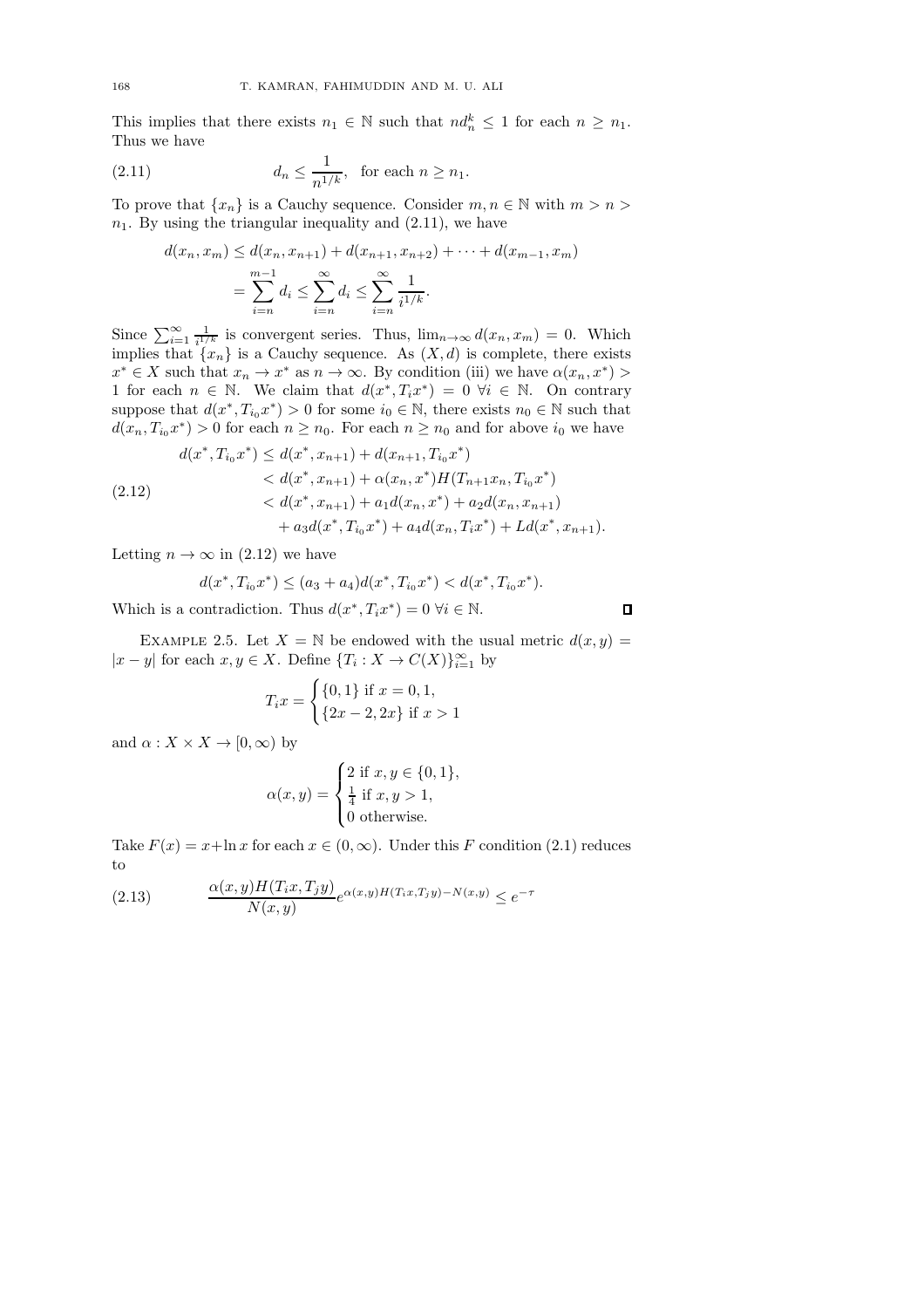for each  $x, y \in X$  with  $\min{\{\alpha(x, y)H(T_ix, T_iy), N(x, y)\}} > 0$ . Assume that  $a_1 = 1, a_2 = a_3 = a_4 = L = 0$  and  $\tau = \frac{1}{2}$ . Clearly,

$$
\min\{\alpha(x,y)H(T_ix,T_jy),d(x,y)\}>0
$$

for each  $x, y > 1$  with  $x \neq y$ . From (2.13) for each  $x, y > 1$  with  $x \neq y$  we have

$$
\frac{1}{4}e^{-\frac{1}{2}|x-y|} < e^{-\frac{1}{2}}.
$$

Thus  ${T_i}_{i=1}^{\infty}$  is an  $\alpha$ -F-contraction of Hardy-Rogers-type with  $F(x) = x +$ ln x. For  $x_0 = 1$  we have  $x_1 = 0 \in T_1x_0$  such that  $\alpha(x_0, x_1) > 1$ . Moreover, it is easy to see that  ${T_i}_{i=1}^{\infty}$  is strictly  $\alpha$ -admissible sequence and for any sequence  $\{x_n\} \subseteq X$  such that  $x_n \to x$  as  $n \to \infty$  and  $\alpha(x_n, x_{n+1}) > 1$  for each  $n \in \mathbb{N}$ , we have  $\alpha(x_n, x) > 1$  for each  $n \in \mathbb{N}$ . Therefore, by Theorem 2.4  ${T_i}_{i=1}^{\infty}$  has a common fixed point in X.

DEFINITION 2.6. Let  $(X, d)$  be a metric space and  $\alpha : X \times X \to [0, \infty)$ be a function. A sequence of mappings  ${T_i : X \to C(X)}_{i=1}^{\infty}$  is an  $F_{\alpha}$ \* contraction of Hardy-Rogers-type, if there exist  $F \in \mathfrak{F}$  and  $\tau > 0$  such that for each  $i, j \in \mathbb{N}$ , we have

(2.14)  $\tau + F(\alpha_*(T_i x, T_j y) H(T_i x, T_j y)) \leq F(N(x, y)),$ 

for each  $x, y \in X$ , whenever

$$
\min\{\alpha_*(T_ix,T_jy)H(T_ix,T_jy),N(x,y)\}>0,
$$

where

$$
N(x, y) = a_1 d(x, y) + a_2 d(x, T_i x) + a_3 d(y, T_j y) + a_4 d(x, T_j y) + L d(y, T_i x),
$$
  
with  $a_1, a_2, a_3, a_4, L \ge 0$  satisfying  $a_1 + a_2 + a_3 + 2a_4 = 1$  and  $a_3 \ne 1$ .

THEOREM 2.7. Let  $(X,d)$  be a complete metric space and let  $\{T_i : X \to Y\}$  $C(X)\}_{i=1}^{\infty}$  be an  $\alpha_*$ -F-contraction of Hardy-Rogers-type satisfying the following conditions:

(i)  $\{T_i\}_{i=1}^{\infty}$  is strictly  $\alpha_*$ -admissible sequence;

(ii) there exist  $x_0 \in X$  and  $x_1 \in T_i x_0$  for some  $i \in \mathbb{N}$  with  $\alpha(x_0, x_1) > 1$ ; (iii) for any sequence  $\{x_n\} \subseteq X$  such that  $x_n \to x$  as  $n \to \infty$  and  $\alpha(x_n, x_{n+1}) > 1$  for each  $n \in \mathbb{N}$ , we have  $\alpha(x_n, x) > 1$  for each  $n \in \mathbb{N}$ . Then the mappings in a sequence  $\{T_i\}_{i=1}^n$  have a common fixed point.

PROOF. The proof of this theorem runs along the same lines as the proof of Theorem 2.9.  $\Box$ 

DEFINITION 2.8. Let  $(X, d)$  be a metric space and  $\alpha : X \times X \to [0, \infty)$  be a function. A sequence of mappings  ${T_i : X \to B(X)}_{i=1}^{\infty}$  is an  $F_{\alpha}$ -contraction of Hardy-Rogers-type, if there exist  $F \in \mathfrak{F}$  and  $\tau > 0$  such that for each  $i, j \in \mathbb{N}$ , we have

(2.15)  $\tau + F(\alpha(x, y)\delta(T_i x, T_j y)) \leq F(N(x, y)),$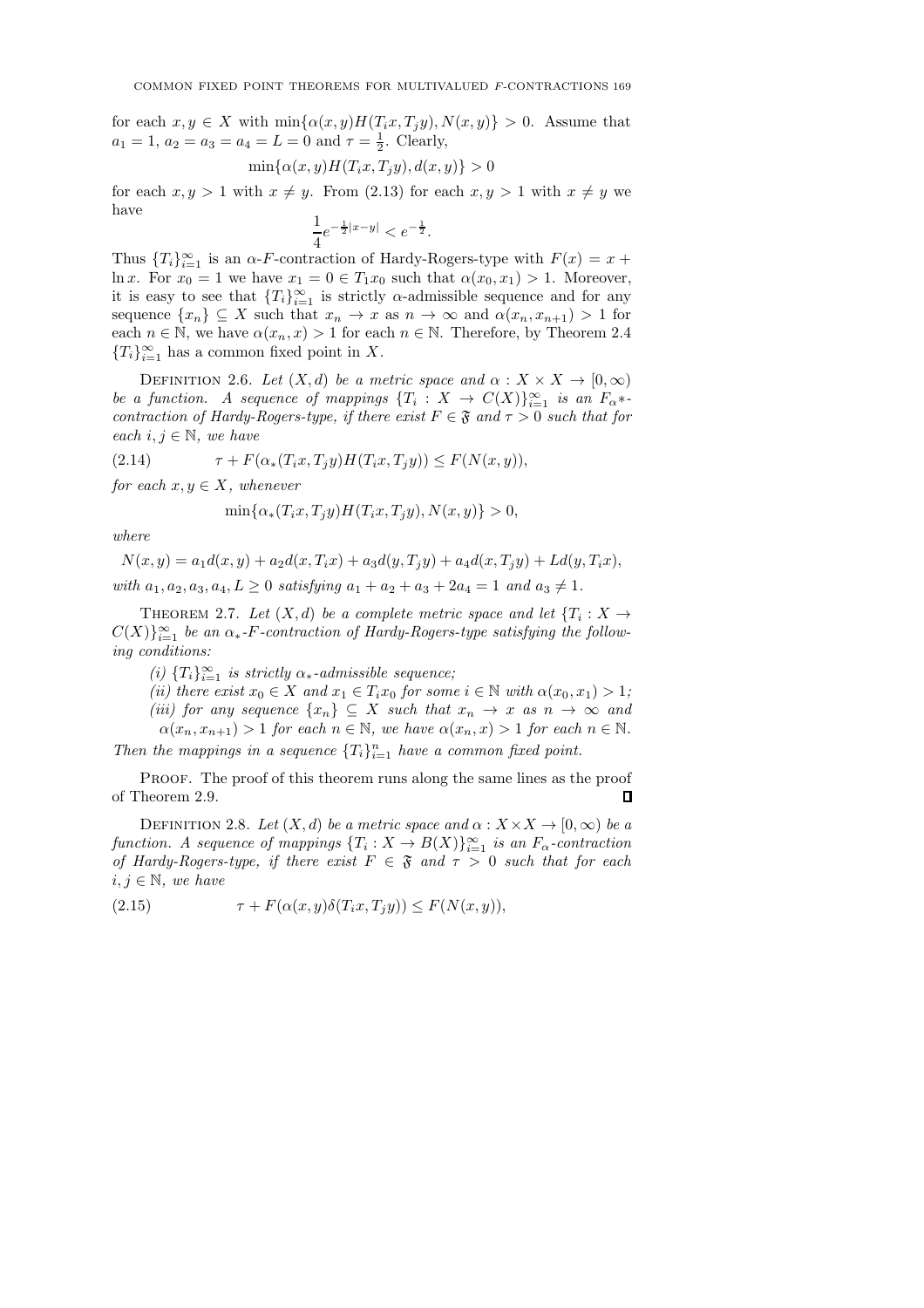for each  $x, y \in X$ , whenever  $\min{\alpha(x, y)\delta(T_i x, T_j y)}, N(x, y)} > 0$ , where

$$
N(x,y) = a_1 d(x,y) + a_2 d(x,T_i x) + a_3 d(y,T_j y) + a_4 d(x,T_j y) + L d(y,T_i x),
$$

with  $a_1, a_2, a_3, a_4, L \geq 0$  satisfying  $a_1 + a_2 + a_3 + 2a_4 = 1$  and  $a_3 \neq 1$ .

Note that  $H$  is not a metric on the set of bounded subsets of  $X$ , as the following example shows.

Let  $X = \mathbb{R}$ , endowed with usual metric then  $H(A, B) = 0$  but  $A \neq B$  for  $A = [0, 1]$  and  $B = [0, 1]$ . This implies that H is not a metric on Bounded subsets of R. It would be interesting to see whether the conclusions of Theorem 2.4 hold for bounded subsets of  $X$ . We will show that the conclusions of Theorem 2.4 still hold for bounded subsets of X provided that the Housdorff distance  $H(A, B)$  in definition 2.3 is replaced with  $\delta(A, B)$  and the strict inequality in (ii) of Theorem 2.4 is replaced by the soft inequality. More precisely we have the following result.

THEOREM 2.9. Let  $(X,d)$  be a complete metric space and let  $\{T_i : X \to Y\}$  $B(X)\}_{i=1}^{\infty}$  be an  $F_{\alpha}$ -contraction of Hardy-Rogers-type satisfying the following conditions:

(i)  ${T_i}_{i=1}^{\infty}$  is  $\alpha$ -admissible sequence;

(ii) there exist  $x_0 \in X$  and  $x_1 \in T_i x_0$  for some  $i \in \mathbb{N}$  with  $\alpha(x_0, x_1) \geq 1$ ; (iii) for any sequence  $\{x_n\} \subseteq X$  such that  $x_n \to x$  as  $n \to \infty$  and  $\alpha(x_n, x_{n+1}) \geq 1$  for each  $n \in \mathbb{N}$ , we have  $\alpha(x_n, x) \geq 1$  for each  $n \in \mathbb{N}$ .

Then the mappings in the sequence  $\{T_i\}_{i=1}^{\infty}$  have a common fixed point.

PROOF. By hypothesis (ii), we assume without loss of generality that there exist  $x_0 \in X$  and  $x_1 \in T_1x_0$  with  $\alpha(x_0, x_1) \geq 1$ . If  $x_1 \in T_ix_1 \ \forall i \in \mathbb{N}$ , then  $x_1$  is a common fixed point. Let  $x_1 \notin T_2x_1$ . As  $\alpha(x_0, x_1) \geq 1$ , there exists  $x_2 \in T_2x_1$  such that

(2.16) 
$$
d(x_1, x_2) \leq \alpha(x_0, x_1) \delta(T_1 x_0, T_2 x_1).
$$

Since  $F$  is increasing, we have

(2.17) 
$$
F(d(x_1,x_2)) \leq F(\alpha(x_0,x_1)\delta(T_1x_0,T_2x_1)).
$$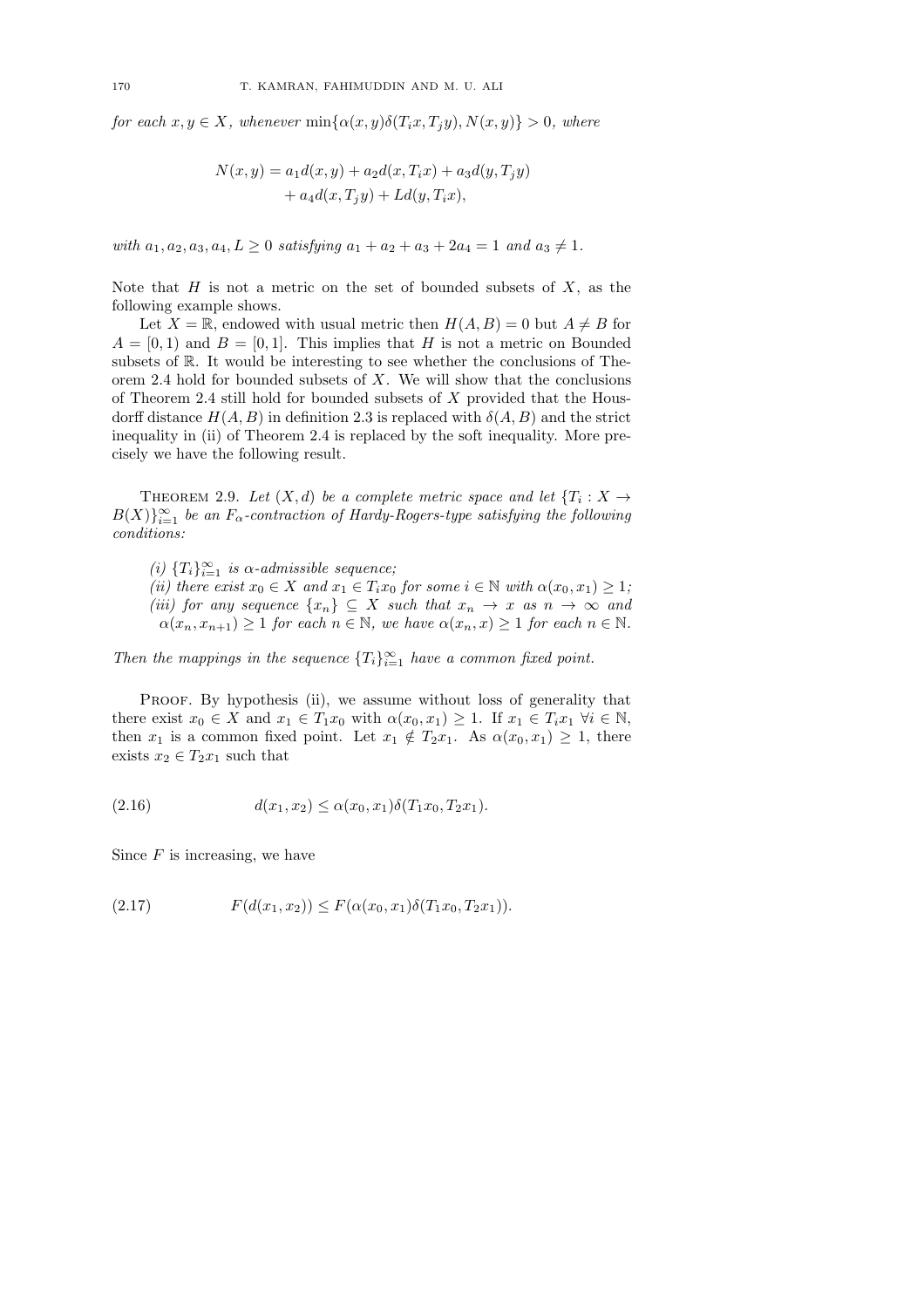# From (2.15) we have

$$
\tau + F(d(x_1, x_2)) \leq \tau + F(\alpha(x_0, x_1)\delta(T_1x_0, T_2x_1))
$$
  
\n
$$
\leq F(a_1d(x_0, x_1) + a_2d(x_0, T_1x_0) + a_3d(x_1, T_2x_1)
$$
  
\n
$$
+ a_4d(x_0, T_2x_1) + Ld(x_1, T_1x_0))
$$
  
\n
$$
\leq F(a_1d(x_0, x_1) + a_2d(x_0, x_1) + a_3d(x_1, x_2)
$$
  
\n
$$
+ a_4d(x_0, x_2) + L.0)
$$
  
\n
$$
\leq F(a_1d(x_0, x_1) + a_2d(x_0, x_1) + a_3d(x_1, x_2)
$$
  
\n
$$
+ a_4(d(x_0, x_1) + d(x_1, x_2))
$$
  
\n
$$
= F((a_1 + a_2 + a_4)d(x_0, x_1) + (a_3 + a_4)d(x_1, x_2)).
$$

Since  $F$  is increasing, we get from above that

$$
d(x_1, x_2) < (a_1 + a_2 + a_4)d(x_0, x_1) + (a_3 + a_4)d(x_1, x_2).
$$

That is,

$$
(1 - a_3 - a_4)d(x_1, x_2) < (a_1 + a_2 + a_4)d(x_0, x_1).
$$

As  $a_1 + a_2 + a_3 + 2a_4 = 1$ , thus we have

$$
d(x_1, x_2) < d(x_0, x_1).
$$

Now from (2.18), we have

$$
\tau + F(d(x_1, x_2)) \le F(d(x_0, x_1)).
$$

If  $x_2 \in T_i x_2 \ \forall i \in \mathbb{N}$  then  $x_2$  is a common fixed point. Let  $x_2 \notin T_3 x_2$ , since  ${T_i}_{i=1}^{\infty}$  is  $\alpha$ -admissible, we have  $\alpha(x_1, x_2) \geq 1$ . There exists  $x_3 \in T_3x_2$  such that

(2.19) 
$$
d(x_2, x_3) \leq \alpha(x_1, x_2) \delta(T_2 x_1, T_3 x_2).
$$

Since  $F$  is increasing, we have

(2.20) 
$$
F(d(x_2, x_3)) \leq F(\alpha(x_1, x_2)\delta(T_2x_1, T_3x_2)).
$$

From  $(2.15)$  we have

$$
\tau + F(d(x_2, x_3)) \leq \tau + F(\alpha(x_1, x_2)\delta(T_2x_1, T_3x_2))
$$
  
\n
$$
\leq F(a_1d(x_1, x_2) + a_2d(x_1, T_2x_1) + a_3d(x_2, T_3x_2)
$$
  
\n
$$
+ a_4d(x_1, T_3x_2) + Ld(x_2, T_2x_1))
$$
  
\n
$$
\leq F(a_1d(x_1, x_2) + a_2d(x_1, x_2) + a_3d(x_2, x_3)
$$
  
\n
$$
+ a_4d(x_1, x_3) + L.0)
$$
  
\n
$$
\leq F(a_1d(x_1, x_2) + a_2d(x_1, x_2) + a_3d(x_2, x_3)
$$
  
\n
$$
+ a_4(d(x_1, x_2) + d(x_2, x_3))
$$
  
\n
$$
= F((a_1 + a_2 + a_4)d(x_1, x_2) + (a_3 + a_4)d(x_2, x_3)).
$$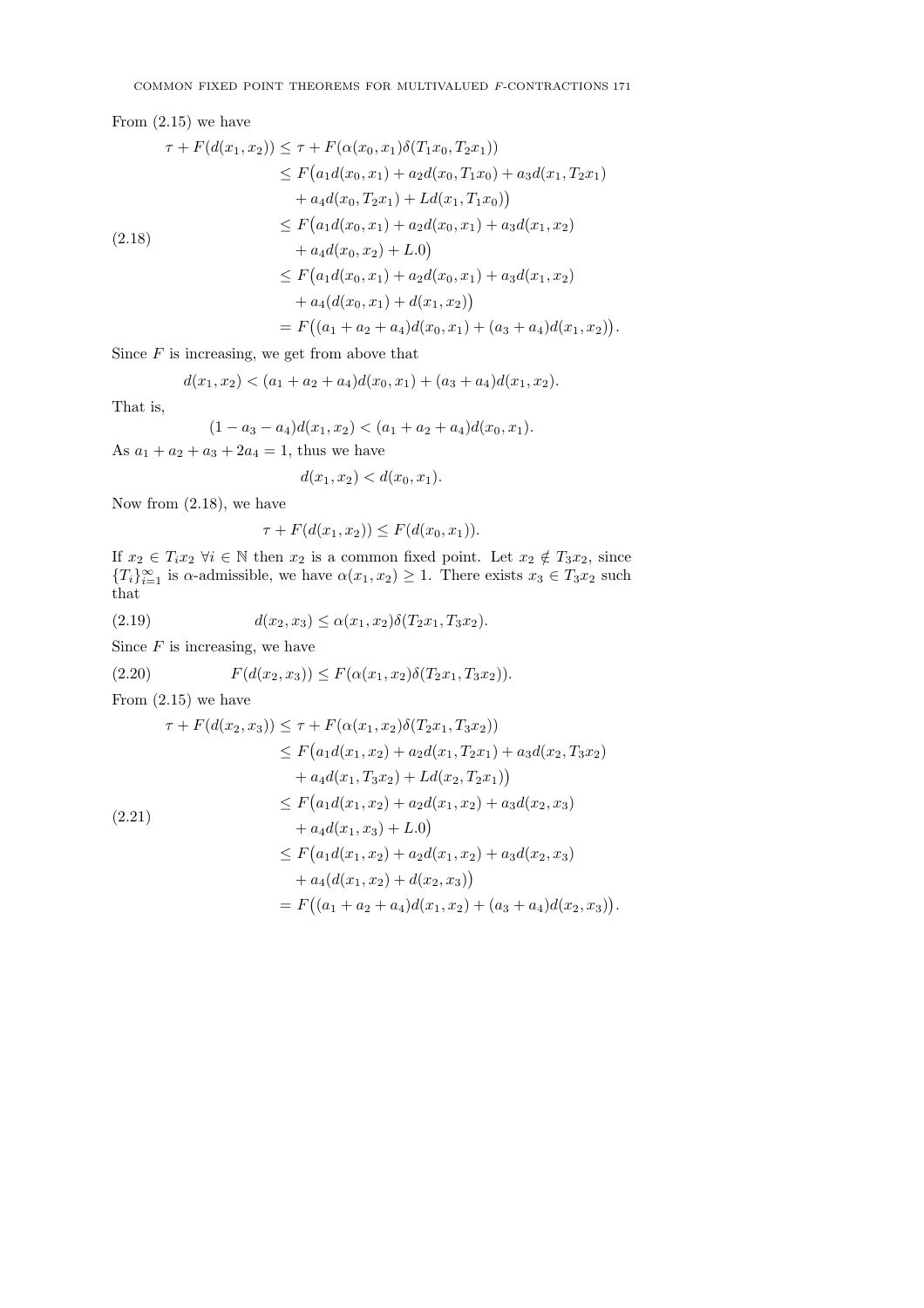Since  $F$  is increasing, we get from above that

$$
d(x_2, x_3) < (a_1 + a_2 + a_4)d(x_1, x_2) + (a_3 + a_4)d(x_2, x_3).
$$

That is,

$$
(1 - a_3 - a_4)d(x_2, x_3) < (a_1 + a_2 + a_4)d(x_1, x_2).
$$

As  $a_1 + a_2 + a_3 + 2a_4 = 1$ , thus we have

 $d(x_2, x_3) < d(x_1, x_2).$ 

Now from (2.21) we have

$$
\tau + F(d(x_2, x_3)) \le F(d(x_1, x_2)).
$$

So we have

$$
F(d(x_2, x_3)) \le F(d(x_1, x_2)) - \tau \le F(d(x_0, x_1)) - 2\tau.
$$

Continuing in the same way we get a sequence  $\{x_n\} \subset X$  such that

$$
x_n \in T_n x_{n-1}, x_{n-1} \neq x_n
$$
 and  $\alpha(x_{n-1}, x_n) \geq 1$  for each  $n \in \mathbb{N}$ .

Furthermore,

(2.22) 
$$
F(d(x_n, x_{n+1})) \le F(d(x_0, x_1)) - n\tau \text{ for each } n \in \mathbb{N}.
$$

Letting  $n \to \infty$  in (2.22) we get  $\lim_{n\to\infty} F(d(x_n, x_{n+1})) = -\infty$ . Thus, by property  $(F_2)$ , we have  $\lim_{n\to\infty} d(x_n, x_{n+1}) = 0$ . Let  $d_n = d(x_n, x_{n+1})$  for each  $n \in \mathbb{N}$ . From  $(F_3)$  there exists  $k \in (0,1)$  such that

$$
\lim_{n \to \infty} d_n^k F(d_n) = 0.
$$

From (2.22) we have

(2.23) 
$$
d_n^k F(d_n) - d_n^k F(d_0) \le -d_n^k n\tau \le 0 \text{ for each } n \in \mathbb{N}.
$$
  
Letting  $n \to \infty$  in (2.23) we get

(2.24) 
$$
\lim_{n \to \infty} nd_n^k = 0.
$$

This implies that there exists  $n_1 \in \mathbb{N}$  such that  $nd_n^k \leq 1$  for each  $n \geq n_1$ . Thus we have

(2.25) 
$$
d_n \le \frac{1}{n^{1/k}}, \text{ for each } n \ge n_1.
$$

To prove that  $\{x_n\}$  is a Cauchy sequence. Consider  $m, n \in \mathbb{N}$  with  $m > n >$  $n_1$ . By using the triangular inequality and  $(2.25)$  we have

$$
d(x_n, x_m) \le d(x_n, x_{n+1}) + d(x_{n+1}, x_{n+2}) + \dots + d(x_{m-1}, x_m)
$$
  
= 
$$
\sum_{i=n}^{m-1} d_i \le \sum_{i=n}^{\infty} d_i \le \sum_{i=n}^{\infty} \frac{1}{i^{1/k}}.
$$

Since  $\sum_{i=1}^{\infty} \frac{1}{i!/k}$  is convergent series. Thus  $\lim_{n\to\infty} d(x_n, x_m) = 0$ . Which implies that  $\{x_n\}$  is a Cauchy sequence. As  $(X, d)$  is complete so there exists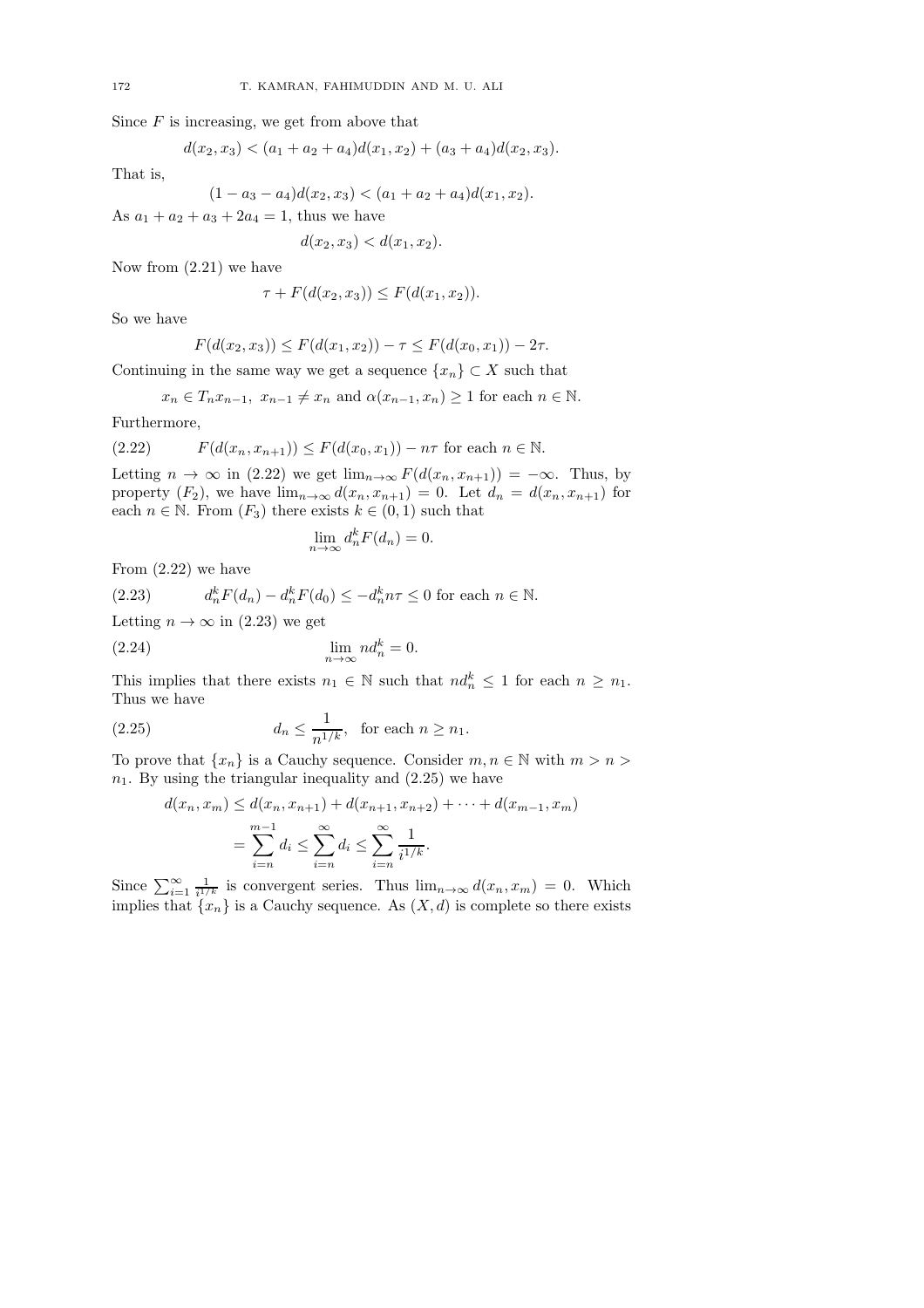$x^* \in X$  such that  $x_n \to x^*$  as  $n \to \infty$ . By condition (iii) we have  $\alpha(x_n, x^*) \geq$ 1 for each  $n \in \mathbb{N}$ . We claim that  $d(x^*, T_i x^*) = 0 \ \forall i \in \mathbb{N}$ . On contrary suppose that  $d(x^*, T_{i_0}x^*) > 0$  for some  $i_0 \in \mathbb{N}$ , there exists  $n_0 \in \mathbb{N}$  such that  $d(x_n, T_{i_0}x^*) > 0$  for each  $n \geq n_0$ . For each  $n \geq n_0$  and for above  $i_0$ , we have

$$
d(x^*, T_{i_0}x^*) \le d(x^*, x_{n+1}) + d(x_{n+1}, T_{i_0}x^*)
$$
  

$$
< d(x^*, x_{n+1}) + \alpha(x_n, x^*)\delta(T_{n+1}x_n, T_{i_0}x^*)
$$
  

$$
< d(x^*, x_{n+1}) + a_1d(x_n, x^*) + a_2d(x_n, x_{n+1})
$$
  

$$
+ a_3d(x^*, T_{i_0}x^*) + a_4d(x_n, T_ix^*) + Ld(x^*, x_{n+1}).
$$

Letting  $n \to \infty$  in (2.26) we have

$$
d(x^*, T_{i_0}x^*) \le (a_3 + a_4)d(x^*, T_{i_0}x^*) < d(x^*, T_{i_0}x^*).
$$

Which is a contradiction. Thus  $d(x^*, T_i x^*) = 0$  for all  $i \in \mathbb{N}$ .

EXAMPLE 2.10. Let  $X = \{0, 1, 2, 3, ...\}$  and

$$
d(x,y) = \begin{cases} 0 \text{ if } x = y, \\ x + y \text{ if } x \neq y. \end{cases}
$$

Define  ${T_i: X \to B(X)}_{i=1}^{\infty}$  by

$$
T_i x = \begin{cases} \{0\} \text{ if } x = 0, \\ \{0, 1, 2, 3, ..., x\} \text{ if } x \neq 0 \end{cases}
$$

and  $\alpha: X \times X \to [0, \infty)$  by

$$
\alpha(x, y) = \begin{cases} 1 \text{ if } x = y = 0, \\ \frac{1}{2} \text{ if } x, y > 1, \\ 0 \text{ otherwise.} \end{cases}
$$

Take  $F(x) = x + \ln(x)$  for each  $x \in (0, \infty)$ . Under this F condition (2.15) reduces to

(2.27) 
$$
\frac{\alpha(x,y)\delta(T_ix,T_jy)}{N(x,y)}e^{\alpha(x,y)\delta(T_ix,T_jy)-N(x,y)} \leq e^{-\tau}
$$

for each  $x, y \in X$  with  $\min{\{\alpha(x, y)\delta(T_i x, T_j y), N(x, y)\}} > 0$ . Assume that  $a_1 = 1, a_2 = a_3 = a_4 = L = 0$  and  $\tau = \frac{1}{2}$ . Clearly

$$
\min\{\alpha(x,y)\delta(T_ix,T_jy),d(x,y)\}>0
$$

for each  $x, y > 1$  with  $x \neq y$ . From (2.15) for each  $x, y > 1$  with  $x \neq y$ , we have

$$
\frac{1}{2}e^{-\frac{1}{2}(x+y)} < e^{-\frac{1}{2}}.
$$

Thus  ${T_i}_{i=1}^{\infty}$  is an  $F_{\alpha}$ -contraction of Hardy-Roger-type with  $F(x) = x + \ln x$ . For  $x_0 = 1$ , we have  $x_1 = 0 \in T_1x_0$  such that  $\alpha(x_0, x_1) \geq 1$ . Moreover, it is easy to see that  $\{T_i\}_{i=1}^{\infty}$  is  $\alpha$ -admissible sequence and for any sequence

 $\Box$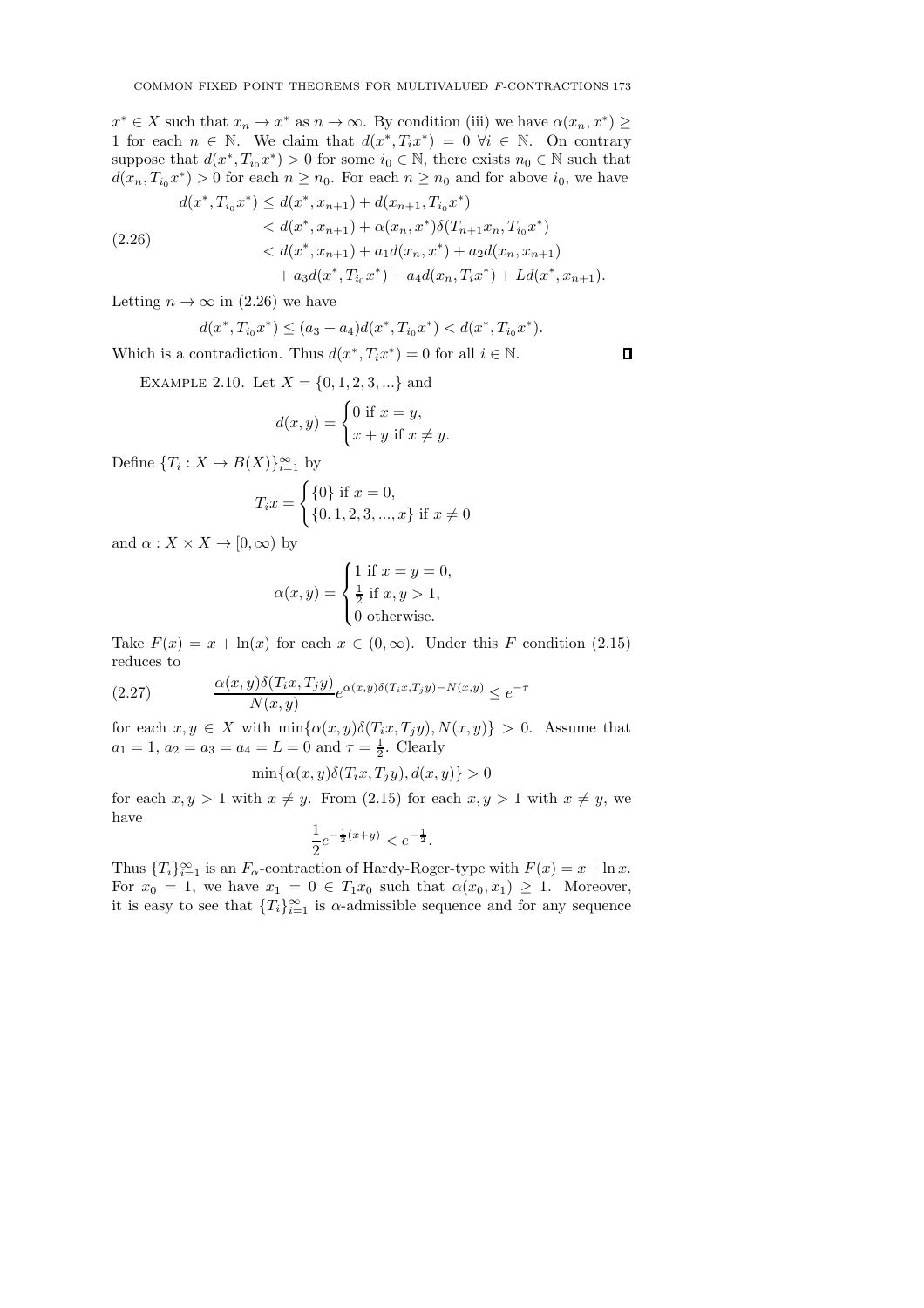${x_n} \subseteq X$  such that  $x_n \to x$  as  $n \to \infty$  and  $\alpha(x_n, x_{n+1}) \geq 1$  for each  $n \in \mathbb{N}$ , we have  $\alpha(x_n, x) \geq 1$  for each  $n \in \mathbb{N}$ . Therefore by Theorem 2.9  $\{T_i\}_{i=1}^{\infty}$  has a common fixed point in X.

DEFINITION 2.11. Let  $(X, d)$  be a metric space and  $\alpha : X \times X \to [0, \infty)$ be a function. A sequence of mappings  $\{T_i\,:\,X\,\rightarrow\,B(X)\}_{i=1}^\infty$  is an  $F_{\alpha}$ \*contraction of Hardy-Rogers-type, if there exist  $F \in \mathfrak{F}$  and  $\tau > 0$  such that for each  $i, j \in \mathbb{N}$ , we have

(2.28) 
$$
\tau + F(\alpha_*(T_i x, T_j y)\delta(T_i x, T_j y)) \le F(N(x, y)),
$$

for each  $x, y \in X$ , whenever  $\min{\alpha_*(T_i x, T_j y)\delta(T_i x, T_j y)}, N(x, y) > 0$ , where

 $N(x, y) = a_1 d(x, y) + a_2 d(x, T_i x) + a_3 d(y, T_j y) + a_4 d(x, T_j y) + L d(y, T_i x),$ 

with  $a_1, a_2, a_3, a_4, L \geq 0$  satisfying  $a_1 + a_2 + a_3 + 2a_4 = 1$  and  $a_3 \neq 1$ .

THEOREM 2.12. Let  $(X,d)$  be a complete metric space and let  $\{T_i : X \to Y\}$  $B(X)\}_{i=1}^\infty$  be an  $F_\alpha *$ -contraction of Hardy-Rogers-type satisfying the following conditions:

(i)  $\{T_i\}_{i=1}^{\infty}$  is  $\alpha_*$ -admissible sequence;

(ii) there exist  $x_0 \in X$  and  $x_1 \in T_i x_0$  for some  $i \in \mathbb{N}$  with  $\alpha(x_0, x_1) \geq 1$ ; (iii) for any sequence  $\{x_n\} \subseteq X$  such that  $x_n \to x$  as  $n \to \infty$  and  $\alpha(x_n, x_{n+1}) \geq 1$  for each  $n \in \mathbb{N}$ , we have  $\alpha(x_n, x) \geq 1$  for each  $n \in \mathbb{N}$ .

Then the mappings in a sequence  $\{T_i\}_{i=1}^n$  have a common fixed point.

PROOF. The proof of this theorem runs along the same lines as the proof  $\Box$ of Theorem 2.9.

## 3. Application

In this section, as a consequence of our result we establish an existence theorem for a system of integral equations. Let  $X = (C[a, b], \mathbb{R})$  be the space of all real valued continuous functions defined on  $[a, b]$ . Note that X is complete ([25]) with respect to the metric  $d_{\tau}(x, y) = \sup_{t \in [a, b]} \{|x(t)$  $y(t)|e^{-|\tau t|}\}.$ 

Consider the system of integral equations of the form

(3.1) 
$$
x(t) = f(t) + \int_{a}^{b} K_i(t, s, x(s)) ds,
$$

for  $t, s \in [a, b]$  and  $i \in \{1, 2, 3, \dots, N\}$  with  $N \in \mathbb{N}$ . Where  $K_i : [a, b] \times [a, b] \times$  $\mathbb{R} \to \mathbb{R}$  and  $f : [a, b] \to \mathbb{R}$  are continuous functions.

THEOREM 3.1. Let  $X = (C[a, b], \mathbb{R})$  and let  $\{T_i : X \to X\}_{i=1}^N$  be the operators defined as

(3.2) 
$$
T_i x(t) = f(t) + \int_a^b K_i(t, s, x(s)) ds,
$$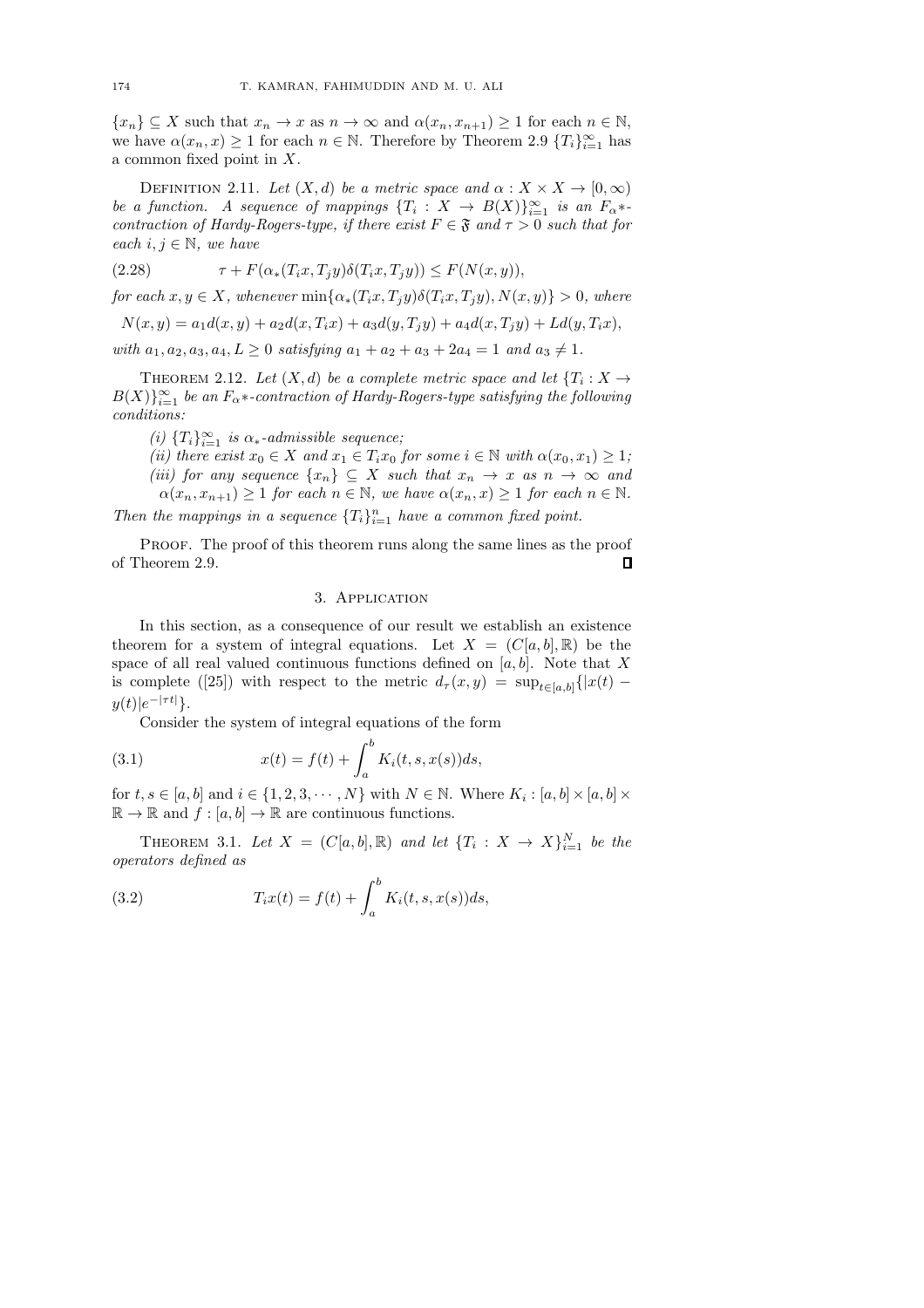for  $t,s \in [a,b]$ . Where  $K_i : [a,b] \times [a,b] \times \mathbb{R} \rightarrow \mathbb{R}$  and  $f : [a,b] \rightarrow \mathbb{R}$  are continuous functions. Assume that there exist  $\gamma: X \to (0,\infty), \alpha: X \times X \to$  $(0, \infty)$  and the following conditions hold:

(i) for each  $i, j \in \{1, 2, 3, \cdots, N\}$  there exists  $\tau > 0$  such that

$$
|K_i(t, s, x) - K_j(t, s, y)| \le \frac{e^{-\tau}}{\gamma(x + y)} |x - y|
$$

for each  $t, s \in [a, b]$  and  $x, y \in X$ . Moreover,

$$
\Big|\int_{a}^{b} \frac{e^{|\tau s|}}{\gamma(x+y)} ds \Big| \le \frac{e^{|\tau t|}}{\alpha(x,y)}
$$

for each  $t \in [a, b]$ ;

(ii) for  $x, y \in X$ ,  $\alpha(x, y) \geq 1$  implies  $\alpha(T_i x, T_j y) \geq 1$  for each  $i, j \in$  $\{1, 2, 3, \cdots, N\};$ 

(iii) there exist  $x_0 \in X$  such that  $\alpha(x_0, T_i x_0) \geq 1$  for some  $i \in$  $\{1, 2, 3, \cdots, N\};$ 

(iv) for any sequence  $\{x_n\} \subseteq X$  such that  $x_n \to x$  as  $n \to \infty$  and  $\alpha(x_n, x_{n+1}) \geq 1$  for each  $n \in \mathbb{N}$ , we have  $\alpha(x_n, x) \geq 1$  for each  $n \in \mathbb{N}$ . Then the system of integral equations  $(3.1)$  has a solution in X.

PROOF. First we show that  ${T_i}$  is an  $F_\alpha$ -contraction of Hardy-Rogerstype. For each  $i, j \in \{1, 2, 3, \cdots, N\}$ , we have

$$
|T_{i}x(t) - T_{j}y(t)| \leq \int_{a}^{b} |K_{i}(t, s, x(s)) - K_{j}(t, s, y(s))| ds
$$
  
\n
$$
\leq \int_{a}^{b} \frac{e^{-\tau}}{\gamma(x(s) + y(s))} |x(s) - y(s)| ds
$$
  
\n
$$
= \int_{a}^{b} \frac{e^{-\tau} e^{|\tau s|}}{\gamma(x(s) + y(s))} |x(s) - y(s)| e^{-|\tau s|} ds
$$
  
\n
$$
\leq e^{-\tau} d_{\tau}(x, y) \int_{a}^{b} \frac{e^{|\tau s|}}{\gamma(x(s) + y(s))} ds \leq \frac{e^{|\tau t|}}{\alpha(x, y)} e^{-\tau} d_{\tau}(x, y).
$$

Thus we have

$$
\alpha(x,y)|T_ix(t) - T_jy(t)|e^{-|\tau t|} \le e^{-\tau}d_{\tau}(x,y).
$$

Equivalently,

$$
\alpha(x, y)d_{\tau}(T_i x, T_j y) \le e^{-\tau} d_{\tau}(x, y).
$$

Clearly natural logarithm belongs to  $\mathfrak{F}$ . Applying it on above inequality we get

$$
\ln(\alpha(x,y)d_{\tau}(T_ix,T_jy)) \leq \ln(e^{-\tau}d_{\tau}(x,y)),
$$

after some simplification we get

$$
\tau + \ln(\alpha(x, y)d_{\tau}(T_i x, T_j y)) \leq \ln(d_{\tau}(x, y)).
$$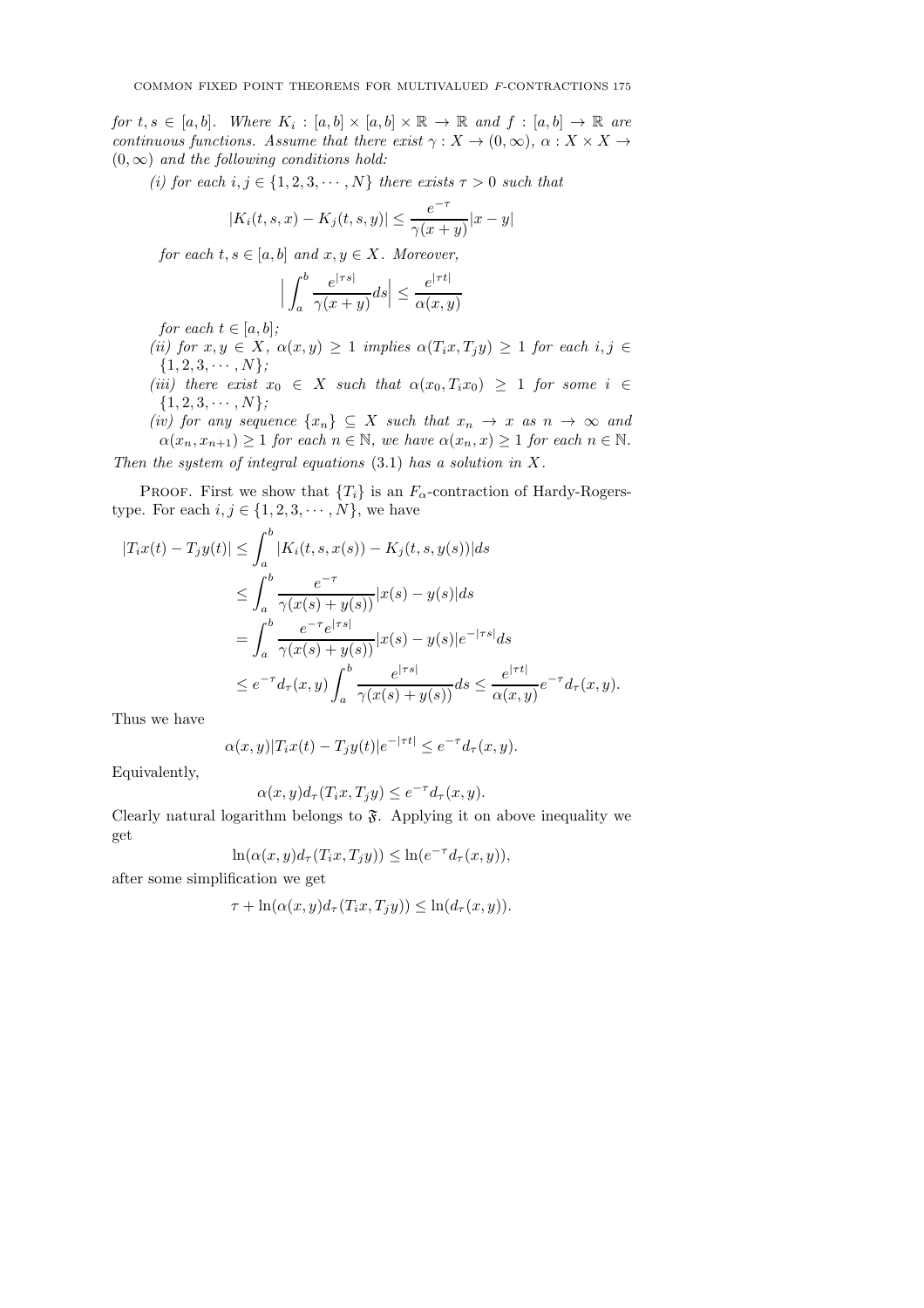Thus  ${T_i}_{i=1}^N$  is an  $F_\alpha$ -contraction of Hardy-Rogers-type with  $a_1 = 1, a_2 =$  $a_3 = a_4 = L = 0$  and  $F(x) = \ln x$ . Therefore by 2.9 it follows that the system of operators (3.2) have a common fixed point, that is, the system of integral equations  $(3.1)$  has a solution in X.  $\Box$ 

#### **REFERENCES**

- [1] O. Acar and I. Altun, A fixed point theorem for multivalued mappings with  $\delta$ -distance, Abstr. Appl. Anal. 2014, Art. ID 497092, 5 pp.
- [2] M. U. Ali, T. Kamran and E. Karapinar, Further discussion on modified multivalued  $\alpha_*$ - $\psi$ − contractive type mapping, Filomat 29 (2015), 1893–1900.
- [3] M. U. Ali, T. Kamran and E. Karapinar, A new approach to  $(\alpha, \psi)$ -contractive nonself multivalued mappings, J. Inequal. Appl. 2014, 2014:71, 9 pp.
- [4] M. U. Ali, Q. Kiran and N. Shahzad, Fixed point theorems for multivalued mappings involving  $\alpha$ -function, Abstr. Appl. Anal. 2014, Art. ID 409467, 6pp.
- [5] M. U. Ali, T. Kamran and N. Shahzad, Best proximity point for α-ψ-proximal contractive multimaps, Abstr. Appl. Anal. 2014, Art. ID 181598, 6pp.
- [6] M. U. Ali and T. Kamran,  $On (\alpha^*, \psi)$ -contractive multi-valued mappings, Fixed Point Theory Appl. 2013, 2013:137, 7pp.
- J. H. Asl, S. Rezapour and N. Shahzad, On fixed points of  $\alpha$ - $\psi$ -contractive multifunctions, Fixed Point Theory Appl. 2012, 2012:212, 6pp.
- [8] R. Batra and S. Vashistha, Fixed points of an F-contraction on metric spaces with a graph, Int. J. Comput. Math. 91 (2014), 2483–2490.
- [9] M. Berinde and V. Berinde, On a general class of multi-valued weakly Picard mappings, J. Math. Anal. Appl. 326 (2007), 772–782.
- [10] F. Bojor, Fixed points of Kannan mappings in metric spaces endowed with a graph, An. Stiint. Univ. "Ovidius" Constanta Ser. Mat. 20 (2012), 31–40.
- [11] Y. Feng and S. Liu, Fixed point theorems for multi-valued contractive mappings and multi-valued Caristi type mappings, J. Math. Anal. Appl. 317 (2006), 103–112.
- [12] S. H. Cho, Fixed point theorems for  $\alpha$ - $\psi$ -contractive type mappings in metric spaces, Appl. Math. Sci. (Ruse) 7 (2013), 6765–6778.
- [13] M. Cosentino and P. Vetro, Fixed point results for F-contractive mappings of Hardy-Rogers-type, Filomat 28 (2014), 715–722.
- [14] H. Aydi, E. Karapinar and B. Samet, Fixed points for generalized  $(\alpha, \psi)$ -contractions on generalized metric spaces, J. Inequal. Appl. 2014, 2014:229, 16pp.
- [15] E. Karapinar, Discussion on  $(\alpha, \psi)$  contractions on generalized metric spaces, Abstr. Appl. Anal. 2014, Art. ID 962784, 7pp.
- [16] E. Karapinar and B. Samet, *Generalized*  $\alpha$ *-ψ-contractive type mappings and related* fixed point theorems with applications, Abstr. Appl. Anal. 2012, Art. ID 793486.
- [17] E. Karapinar and R. P. Agarwal, A note on 'Coupled fixed point theorems for  $\alpha$ ψ-contractive-type mappings in partially ordered metric spaces', Fixed Point Theory Appl. 2013, 2013:216, 16pp.
- [18] M. A. Miandaragh, M. Postolache and Sh. Rezapour, Some approximate fixed point results for generalized α-contractive mappings, Politehn. Univ. Bucharest Sci. Bull. Ser. A Appl. Math. Phys. 75 (2013), 3–10.
- [19] G. Minak and I. Altun, Some new generalizations of Mizoguchi-Takahashi type fixed point theorem, J. Inequal. Appl. **2013**, 2013:493, 10pp.
- [20] G. Minak, A. Helvaci and I. Altun,  $\acute{C}$ irić type generalized  $F$ -contractions on complete metric spaces and fixed point results, Filomat 28 (2014), 1143-1151.
- [21] B. Mohammadi, S. Rezapour and N Shahzad, Some results on fixed points of  $\alpha$ - $\psi$ -Ciric generalized multifunctions, Fixed Point Theory Appl. 2013, 2013:24, 10pp.